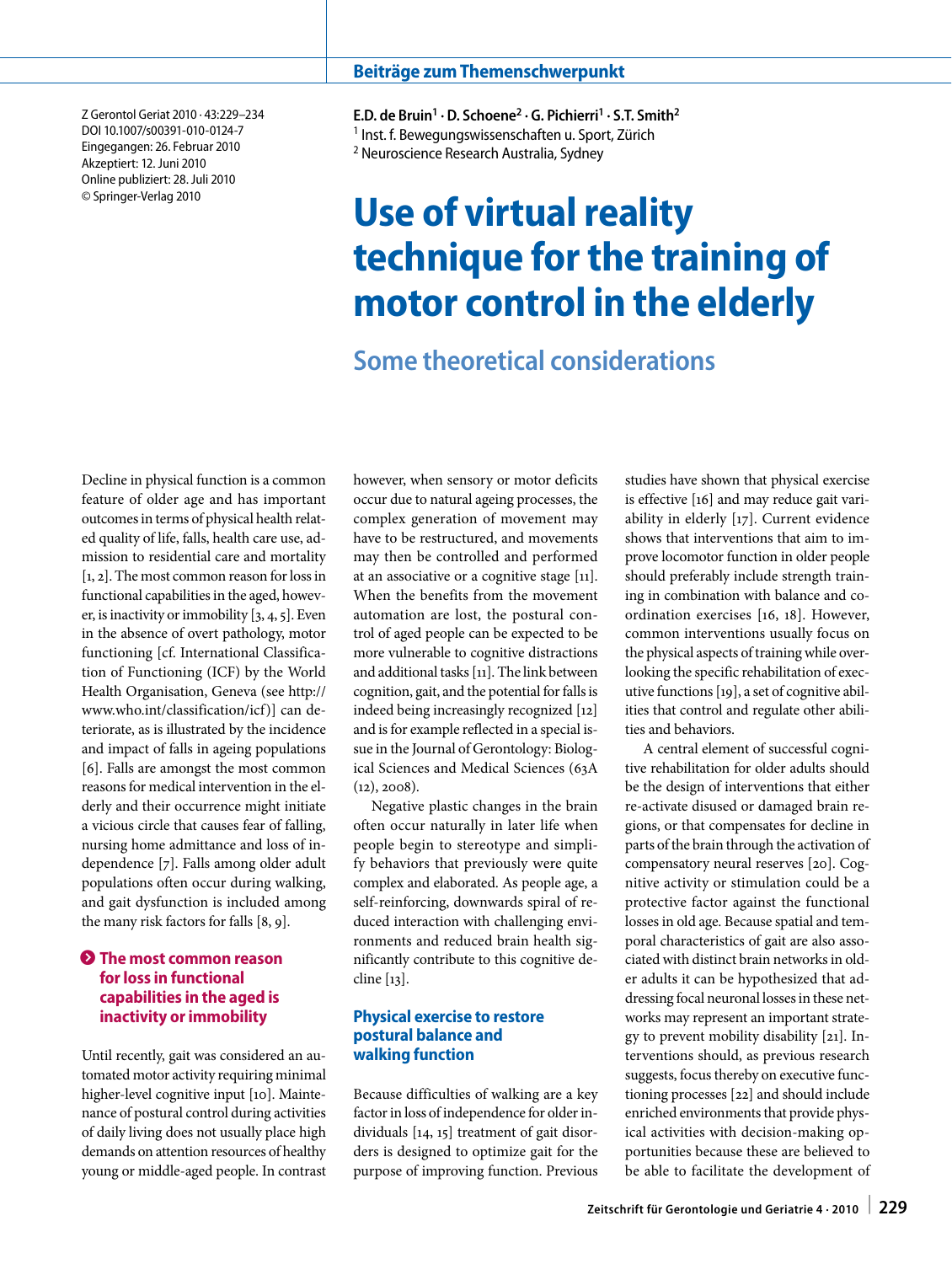both motor performance and brain functions [23]. Executive cognitive functions are involved in the control and direction (planning, monitoring, activating, switching, inhibiting) of lower level, more modular, or automatic functions [24].

#### **Virtual augmented exercises**

Involvement of real-time simulation in an environment, scenario or activity that allows for user interaction via multiple sensory channels as an approach to user– computer interface can be defined as virtual reality [25]. Virtual reality (VR) system complexity ranges from cheap, readily available video gaming consoles such as the Nintendo Wii, Sony Playstation or Microsoft Xbox, through to dedicated, high costs systems such as the GestureTek IREX. The less complex and cheaper systems that require physical movement by the game player sometimes are referred to as exergames. VR techniques are rapidly expanding across a variety of disciplines. The use of virtual reality environments for virtual augmented exercise has recently been proposed as having the potential to increase exercise behavior in older adults [26] and also has the potential to influence cognitive abilities in this population segment [27]. The potential is based on strong presence (the feeling of being there) which is achievable in an interactive virtual environment and that is followed by greater distraction.

Weiss and colleagues [28] suggest that virtual reality platforms provide a number of unique advantages over conventional therapy in trying to achieve rehabilitation goals. First, virtual reality systems provide ecologically valid scenarios that elicit naturalistic movement and behaviors in a safe environment that can be shaped and graded in accordance to the needs and level of ability of the patient engaging in therapy. Second, the realism of the virtual environments allows patients the opportunity to explore independently, increasing their sense of autonomy and independence in directing their own therapeutic experience. Third, the controllability of virtual environments allows for consistency in the way therapeutic protocols are delivered and performance recorded, enabling an accurate comparison of a

patient's performance over time. Finally, virtual reality systems allow the introduction of "gaming" factors into any scenario to enhance motivation and increase user participation [29]. The use of gaming elements can also be used to take patients' attention away from any pain resulting from their injury or movement. This occurs the more a patient feels involved in an activity and again, allows a higher level of participation in the activity, as the patient is focused on achieving goals within the game [30]. In combination with the benefits of indoor exercises such as safety or independence from weather conditions, such a distraction may result in a shift from negative to positive thoughts about exercise.

#### <sup>&</sup>gt;**Gaming elements can be used to take patients' attention away from any pain**

Many different forms of equipment can be used in order to create different kinds of virtual environments. The basic components of all forms are a computer, usually with a special graphics card for the fast computation and drawing of two- (2D) or three-dimensional (3D) visual images, display devices through which the user views the virtual environment, hardware devices used to monitor movement kinematics or that provide haptic and force feedback to participants, and especially written software that enables all of these components to work in synchrony [31]. There are both more immersive 3D and less immersive (2D) virtual environments. The latter are more kindred to looking through a window at a scene. Immersion refers to the establishment of the feeling of being inside and a part of the VR world.

#### **VR and exergames as motor rehabilitation training**

Although VR applications have been used in research and entertainment applications since the 1980s, it was only during the late 1990s that VR systems began to be developed and studied as potential tools to enhance and encourage participation in rehabilitation. Several studies have since emerged suggesting the potential of virtual reality as a successful treatment and assessment tool in a wide variety of applications, most notably in the fields of motor, and cognitive, rehabilitation.

In young subjects, it has already been shown that exercising on a stationary bike combined with a virtual cycling race enhances enjoyment and reduces tiredness [32], and promotes gains in cognitive function in brain-injured individuals [33]. For older adults interactive virtual environments can influence postural control and therefore fall events by stimulating the sensory cues that are responsible in maintaining balance and orientation [34]. Exergaming interventions (dance pad stepping, Wii balance board) improved parameters of static balance more than a traditional balance program in young healthy adults after 4 weeks of training [35]. Merians and colleagues [36] found that exercise conducted using a virtual reality interface enhanced the training of hand movements in patients post stroke, resulting in improved function of the fingers, thumb, and overall range of motion. These researchers also found that an improvement later transferred to real world tasks, demonstrating that VR based therapy has the potential to encourage a level of exercise intensity and participation that is comparable to conventional interventions [36].

The special value of VR training paradigms is believed to be due to the concordance of visual and proprioceptive information during training, thus updating the way seniors perceive their body with their environment [37]. Beside this stimulation, virtual environments provide salient feedback about the movement performance, and the difficulty of the task can be adapted according to the subject's ability which is particularly important for older adults. Virtual environments have also the potential to specifically include motor learning enhancing features that activate motor areas in the brain [38]. In addition the findings of You and colleagues suggest that VR training could induce reorganization of the sensorimotor cortex in chronic stroke patients [39]. However, the potential of such virtual reality trainings has yet to be explored for older adults.

In the following, to cite an example, we describe a low cost video game-based approach to training and rehabilitation of stepping ability that can potentially be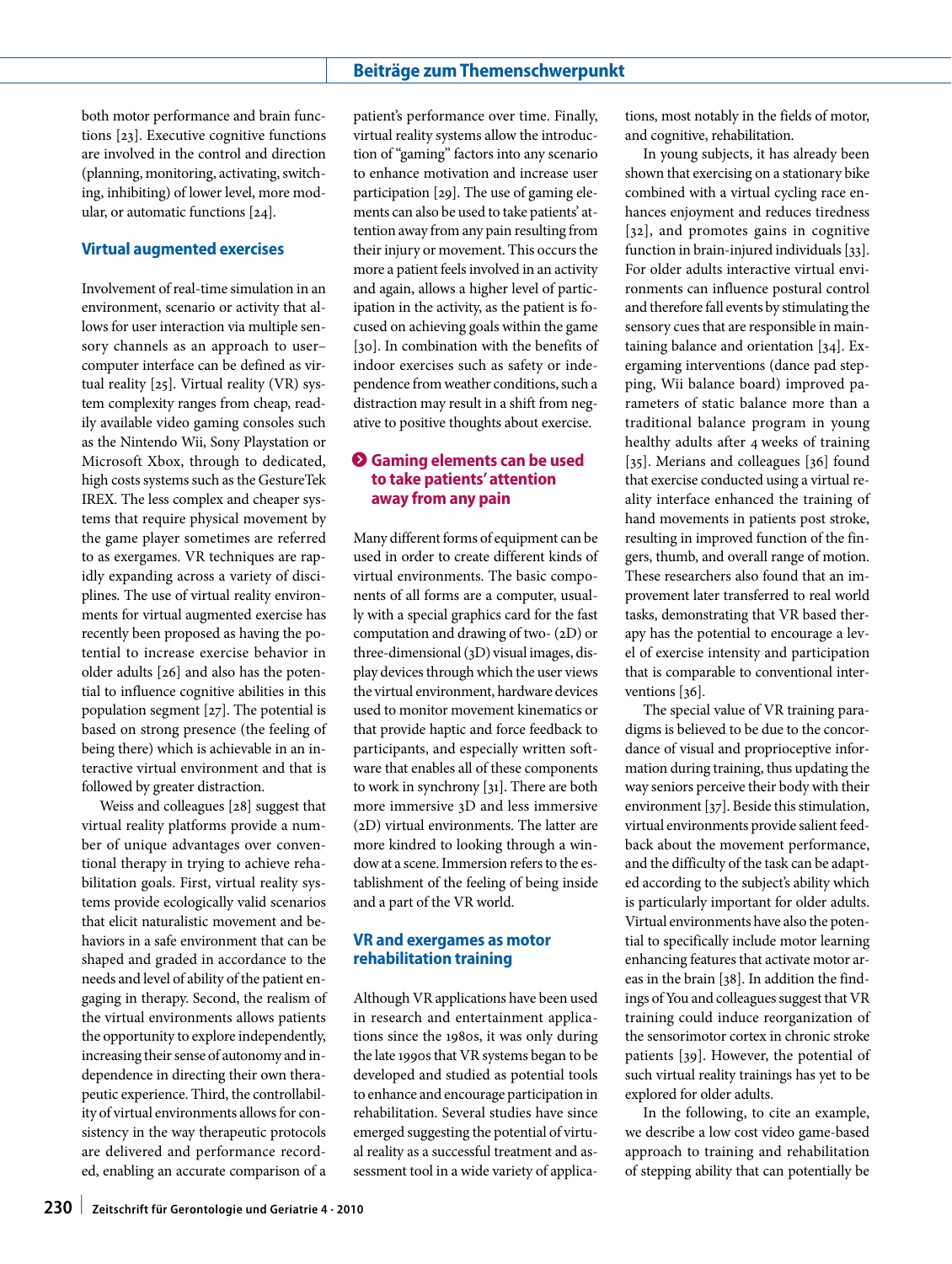used to reduce the risk of falls in older adults or for rehabilitation of balance control in stroke, spinal cord injury or other motor-impaired patients. We describe the theoretical considerations that indicate the potential of this technology for elderly together with some preliminary results from our research groups.

## **Exergame use for motor control training in the elderly**

Interactive, user input devices such as dance pads are a low cost, interactive method of exergaming. These games, e.g. "Dance Dance Revolution" (DDR) or "Pump" are played on a dance pad sensor which measures about 1 m<sup>2</sup> and has between four and eight step panels (arrows). The pad is connected to a visual display screen such as a television or computer screen that provides step direction instructions to the player via a system of scrolling arrows that typically rise slowly from the bottom to the top of the screen. As the arrows scroll up to the top of the screen, they cross over a set of four corresponding arrow silhouettes. The player must step on the corresponding mat arrow as the scrolling arrow crosses its silhouette (**a** Fig. 1). Sequences of steps can range in difficulty from simple marching or walking patterns to those with varied rates and irregular patterns that challenge co-ordination and attention.

It has been suggested that feed-forward planning of gait and posture is diminished in older adults. Motor adaptation is one mechanism by which feed-forward commands can be updated or fine-tuned [40]. The ability to make timely, appropriately directed steps underpins our ability to maintain our balance and move unaided through our environment [41]. Stepping, which involves changing the base of support (BOS) relative to our centre of mass (COM), also provides the means by which we are able to counter potentially destabilizing events such as slips, trips and missteps and avoid obstacles. Protective stepping may be initiated volitionally when a threat to balance is perceived, or induced reflexively when a disturbance moves the COM relative to the BOS at a speed that prevents engagement of volitional strategies.

#### **Abstract · Zusammenfassung**

Z Gerontol Geriat 2010 · 43:229–234 DOI 10.1007/s00391-010-0124-7 © Springer-Verlag 2010

#### **E.D. de Bruin · D. Schoene · G. Pichierri · S.T. Smith Use of virtual reality technique for the training of motor control in the elderly. Some theoretical considerations**

#### **Abstract**

Virtual augmented exercise, an emerging technology that can help to promote physical activity and combine the strengths of indoor and outdoor exercise, has recently been proposed as having the potential to increase exercise behavior in older adults. By creating a strong presence in a virtual, interactive environment, distraction can be taken to greater levels while maintaining the benefits of indoor exercises which may result in a shift from negative to positive thoughts about exercise. Recent findings on young participants show that virtual reality training enhances mood, thus, increasing enjoyment and energy. For older adults virtual, interactive environments can influence postural control and fall events by stimulating the sensory cues that are responsible in maintaining balance and orientation. However, the potential of virtual reality training has yet to be explored for older adults. This manuscript describes the potential of dance pad training protocols in the elderly and reports on the theoretical rationale of combining physical game-like exercises with sensory and cognitive challenges in a virtual environment.

#### **Keywords**

Geriatric adults· Vitual reality · Virtual environment · Physical activity · Indoor exercise

## **Einsatz der virtuellen Realität für das Training der motorischen Kontrolle bei Älteren. Einige theoretische Überlegungen**

#### **Zusammenfassung**

Eine durch virtuelle Realität ergänzte Bewegungsausführung stellt eine neue und sich schnell entwickelnde Technologie dar. Sie fördert die Lust zur Bewegung, vereinigt die Vorteile von Indoor- und Outdooraktivitäten und vermag sogar das Bewegungsverhalten von älteren Menschen zu verbessern. Eine starke Ablenkung von der eigentlichen Bewegungsausführung, verursacht durch ein überzeugendes Gefühl des Eintauchens in eine virtuell-interaktive Umgebung, kann dazu führen, dass sich die Meinung über Bewegung vom Negativen zum Positiven hin wendet. Neuste Erkenntnisse mit jungen Personen zeigen, dass das Training in einer virtuellen Umgebung Vergnügen bereitet, die Gemütslage und den Energielevel anhebt. Bei älteren Menschen kann eine virtuell-interaktive Umgebung die Haltungskontrolle beeinflussen und auch als Sturzprophylaxe dienen, in dem sie die sensorischen Bereiche stimuliert, die für die Kontrolle des Gleichgewichts und der Orientierung zuständig sind. Dennoch muss das Potenzial eines Trainings in einer virtuellen Umgebung bei älteren Menschen noch weiter erforscht werden. Dieser Artikel beschreibt die Möglichkeiten eines Einsatzes von elektronischen Tanzmatten bei älteren Menschen und erklärt die theoretischen Hintergründe der Kombination von körperlicher Aktivität mit gleichzeitigen sensorisch-kognitiven Aufgaben in einer virtuellen Umgebung.

#### **Schlüsselwörter**

Ältere Menschen · Virtuelle Realität · Virtuelle Umgebung · Körperliche Aktivität · Indoorbewegung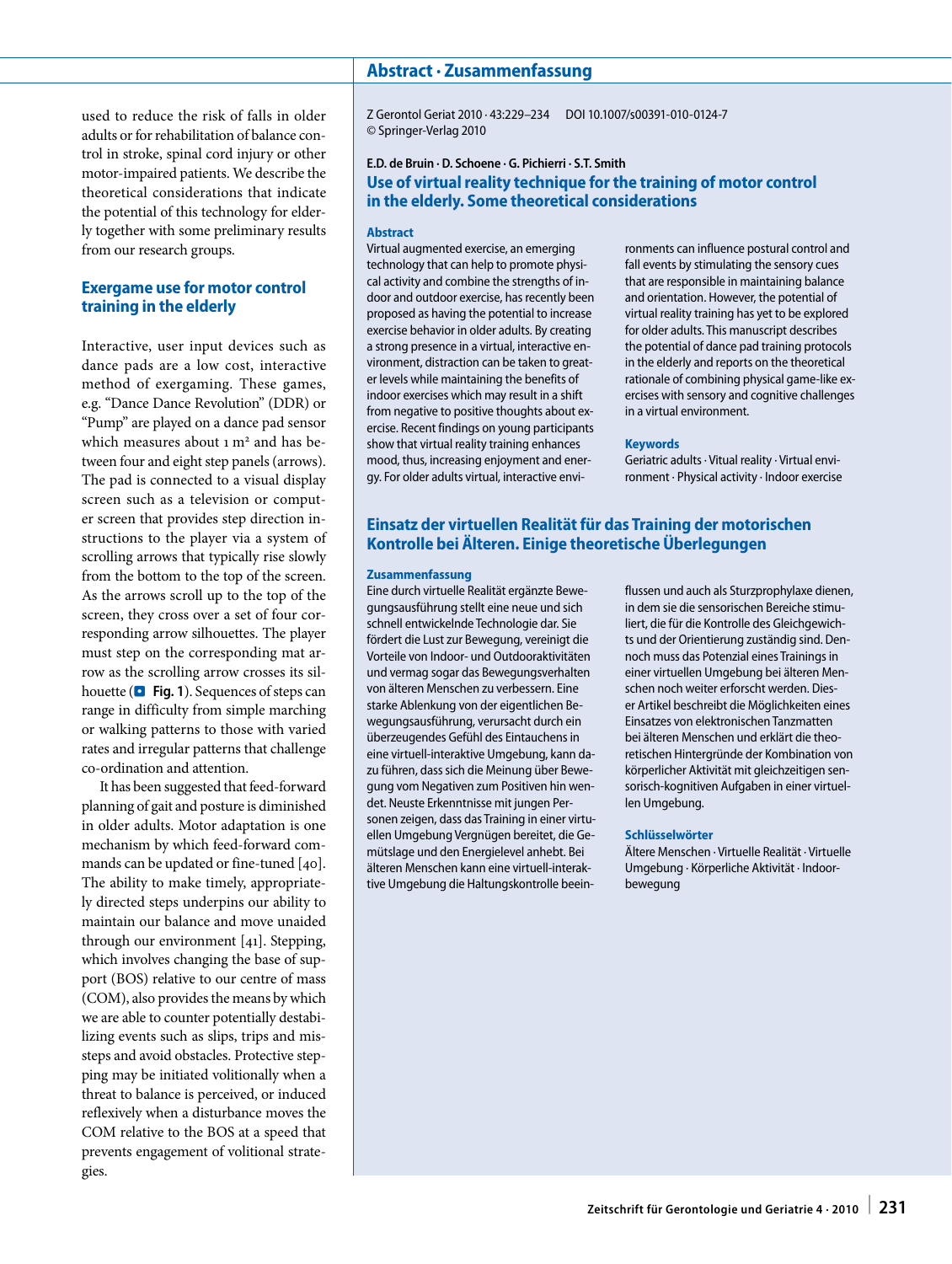

**Fig. 1 ▲** Training set-up for the dance pad game. The core game play involves the player moving his or her feet to a set pattern, stepping in time to the general rhythm or beat of a song. During normal game play, arrows scroll upwards from the bottom of the screen and pass over a set of stationary arrows near the top (upper *red circle*) referred to as the "guide arrows" or "receptors". When the scrolling arrows overlap the stationary ones, the player must step on the corresponding arrows on the dance platform (lower *red circle*), and the player is given a judgement for their accuracy (Marvelous, Perfect, Great, Good, Boo/Almost, Miss/Boo) [51]



Initial studies suggest that both volitional and induced stepping abilities are significantly impaired in older versus younger individuals and are good predictors of falls. Compared to younger adults, older adults, particularly those with a history of falling, tend to be slower in initiating volitional step responses [42], make inappropriately directed or multiple short steps in response to an external perturbation of balance [43] and in response to lateral perturbations have an increased chance of collision between the swing and stance legs during compensatory stepping [44]. There is evidence, however, to suggest that the timing of volitional stepping

 $[45, 46]$ , as well as the execution of successful steps for recovery of balance following an induced slip [47], can be significantly improved in older adults following repetitive training of stepping responses.

Maki and colleagues [48] have recently suggested a protocol for step training which specifically targets the kinds of stepping abilities that contribute to falls such as collisions between legs during lateral perturbation or the tendency for older adults to take multiple, short laterally directed steps in response to an anterior–posterior perturbation. Although the training techniques they suggest are well suited to specifically train compensatory stepping ability their approach requires use of large devices (custom motion platforms [48], treadmills [47, 49], systems employing weights and pulleys [46], low resistance slip platforms) or the supervision of trained therapists [45]. None of these techniques could be easily or economically incorporated into home-based training programs.

Dance pad games require the player to make rapid step responses from either leg to a target location in response to a presented visual stimulus.

## E **Therefore these games are ideally suited for the training ofstepping in older people.**

They not only involve controlled body weight transfers that are similar to the step responses required to avoid many falls as well as requiring a narrow base of support and well-coordinated quick movements. They further require cognitive work, e.g. sensing of stimuli, paying attention and making quick decisions. This interaction of sensory, informationprocessing and neuromuscular systems is similar to the step responses required to avoid many falls and is therefore suitable as an intervention in a fall-specific context  $($ **D** Fig. 2).

One hurdle facing the successful use of such exercise video games (or exergames) in older adult and functionally impaired populations is that many off-the-shelf video games are too complex for use by these groups. Video games must therefore be developed to take into consideration the cognitive and physical limitations, as well as the interest sets, of older adults. In the following we discuss the ways in which research groups in general could address these issues and in which our respective research teams are presently involved.

#### **The use of DDR to date**

The Sydney-based research group at Neuroscience Research Australia (DS & STS) has recently begun a research program aimed at developing age-appropriate DDR (Dance Dance Revolution)-style video games. The aim of this group is to both engage older adults in home-based step training exercises to reduce their falls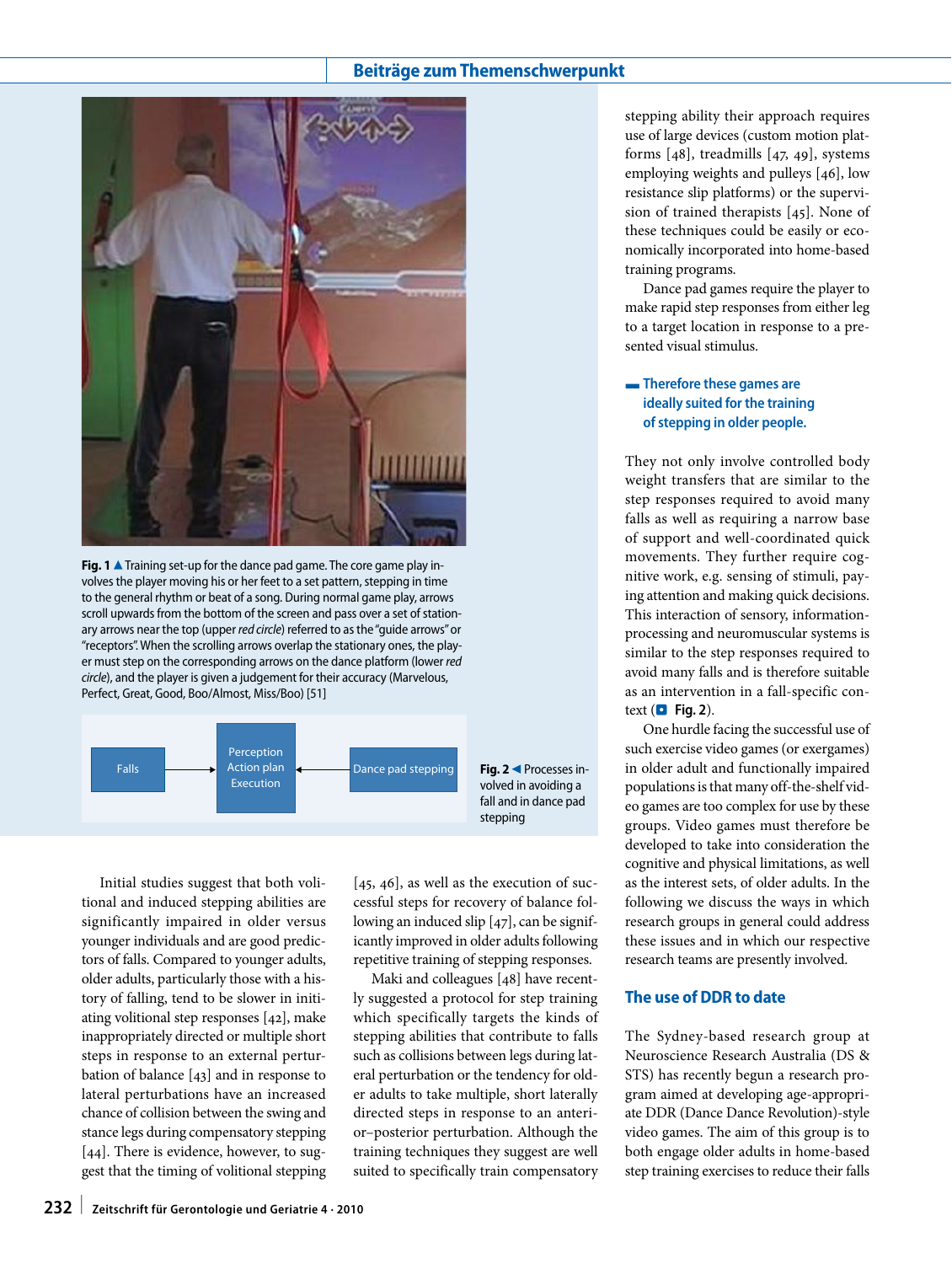rate as well as monitoring fall risk. In particular they aim to develop a low-cost approach to engage older adults in fall prevention training that can be placed into the houses of individuals, many of them living in regional, remote parts of Australia.

A recently published paper [50] describes a series of studies conducted to develop and establish characteristics of DDR videogame play in older adults. Participants aged 70 and above were asked to make simple step movements in response to vertically drifting arrows presented on a video screen. Step responses were detected by a modified USB DDR mat and characteristics of stepping performance such as step timing, percentage of missed target steps and percentage of correct steps, were recorded by purpose built software. Drift speed and step rate of visual stimuli were modified to increase task difficulty. Performance of older adults decreased as stimulus speed and step rate were increased. Optimal step performance occurred for a stimulus speed of 17° of visual angle per second and a step rate of one step every 2 s. At fast drift speeds (up to 35°/s), participants were more than 200 ms too slow in coordinating their steps with the visual stimulus. Younger adults were better able to perform the stepping task across a wider range of drift speeds than older adults.

Data (unpublished) of another recently finished study from this group indicate that the dance pad is a valid and reliable assessment instrument to measure the choice stepping reaction time in old and young people, a test that has shown to be predictive for falls in the elderly [42]. This offers the opportunity to assess the fall risk of older adults on a regular basis from the comfort of their own home.

The aim of a recently finished study in Zurich was to assess and compare the effects of a physical training program that included a VR dance simulation computer game against usual care exercise interventions for elderly residential care dwellers on relative dual tasking costs of walking [51]. These costs refer to the fact that many older adults exhibit a reduced ability to perform two tasks at the same time, e.g. walking at preferred speed is compared to walking at preferred speed whilst counting backwards. This study (unpublished) showed that elderly who were training physically, in combination with a VR dance game that required decision making, showed significant decreases in the relative dual task costs (DTC) of walking. These walking parameters did not change in individuals that trained with more traditional forms of training in usual care programmes. The possibility of improving gait while performing dual tasks has not been well-studied in general [10] and, to the best of our knowledge, this study [51] is one of the first that showed an effect on DTC-related walking. This study, which has been submitted for publication as a full text article, used dancing in a virtual environment as dual task training, where subjects were expected to observe the environment for drifting arrows and at the same time were initiating dance steps  $(\blacksquare$  Fig. 1).

#### **Conclusions**

**For older adults virtual, interactive environments have large potential to influence postural control and fall events by stimulating the sensory cuesthat are responsible in maintaining balance and orientation and by improving stepping patterns. However, the potential of virtual reality training has yet to be explored in sufficiently powered randomized controlled trials. Dance pad games, where repetitive medio-lateral and anteriorposteriorsteps are required offer a novel, yet effective, technique for training stepping ability in older adults. Future research should develop, implement and evaluate VR exercise scenarios for varioussub-populationsthat can be identified within the elderly adult population. In such projects an attempt could be made to get insight into the concept of motor learning in VR and the relationship between cognitive functions and balance and gaitskillsin elderly.**

#### **Corresponding address PD Dr. E.D. de Bruin**

Inst. f. Bewegungswissenschaften u. Sport Wolfgang-Pauli-Str. 27, 8093 Zürich Schweiz eling.debruin@move.biol.ethz.ch

**Conflict of interest.** The corresponding author states that there are no conflicts of interest.

# Hier steht eine Anzeige.

# $\mathcal{D}$  Springer